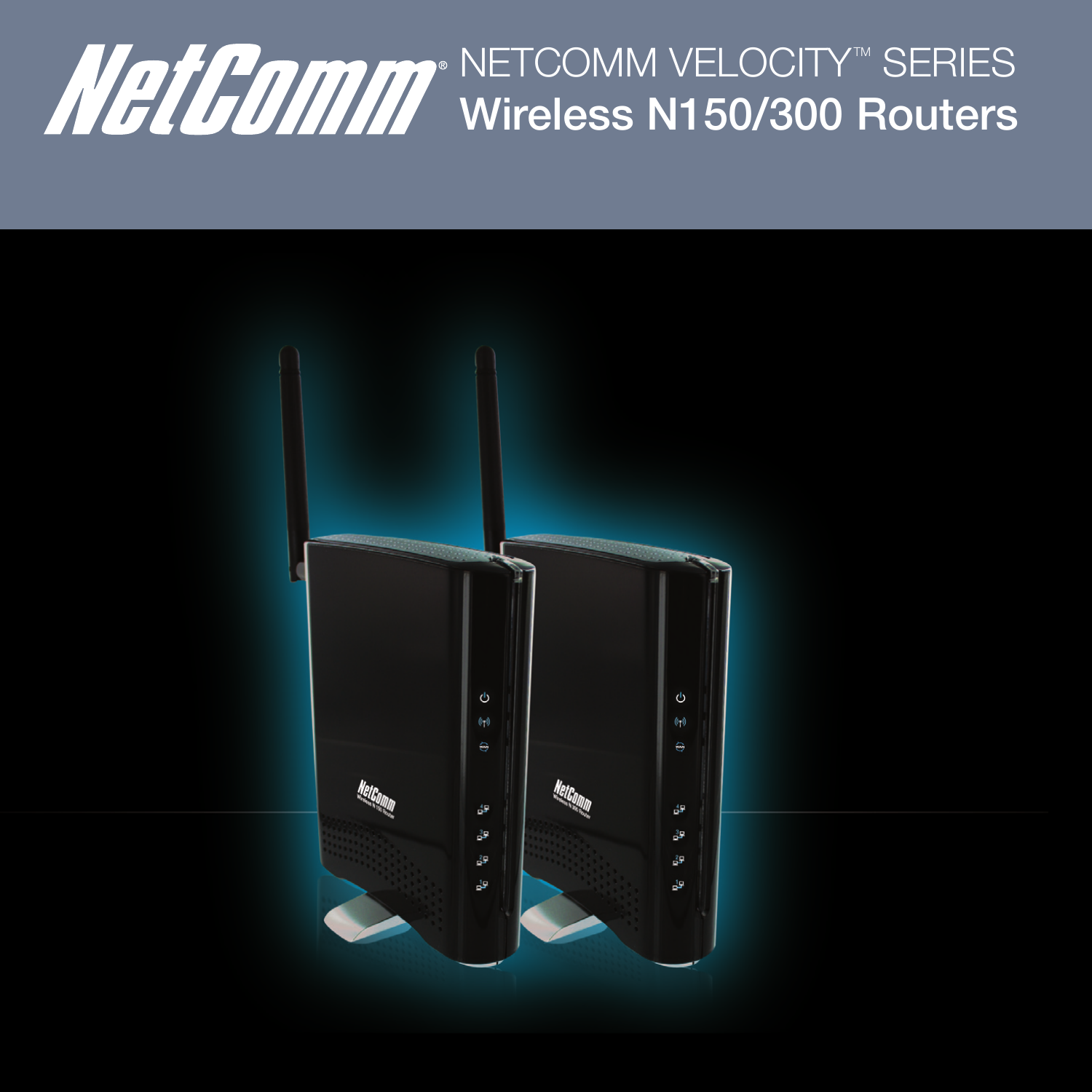

- 1. Power off your existing modem and PC
- 2. Using the supplied **Ethernet cable** connect from a **LAN port** on your modem to the WAN port at the back of your Wireless N Router
- 3. Connect your PC to any LAN port on the back of your Wireless N Router (LAN1, LAN2, LAN3, LAN4)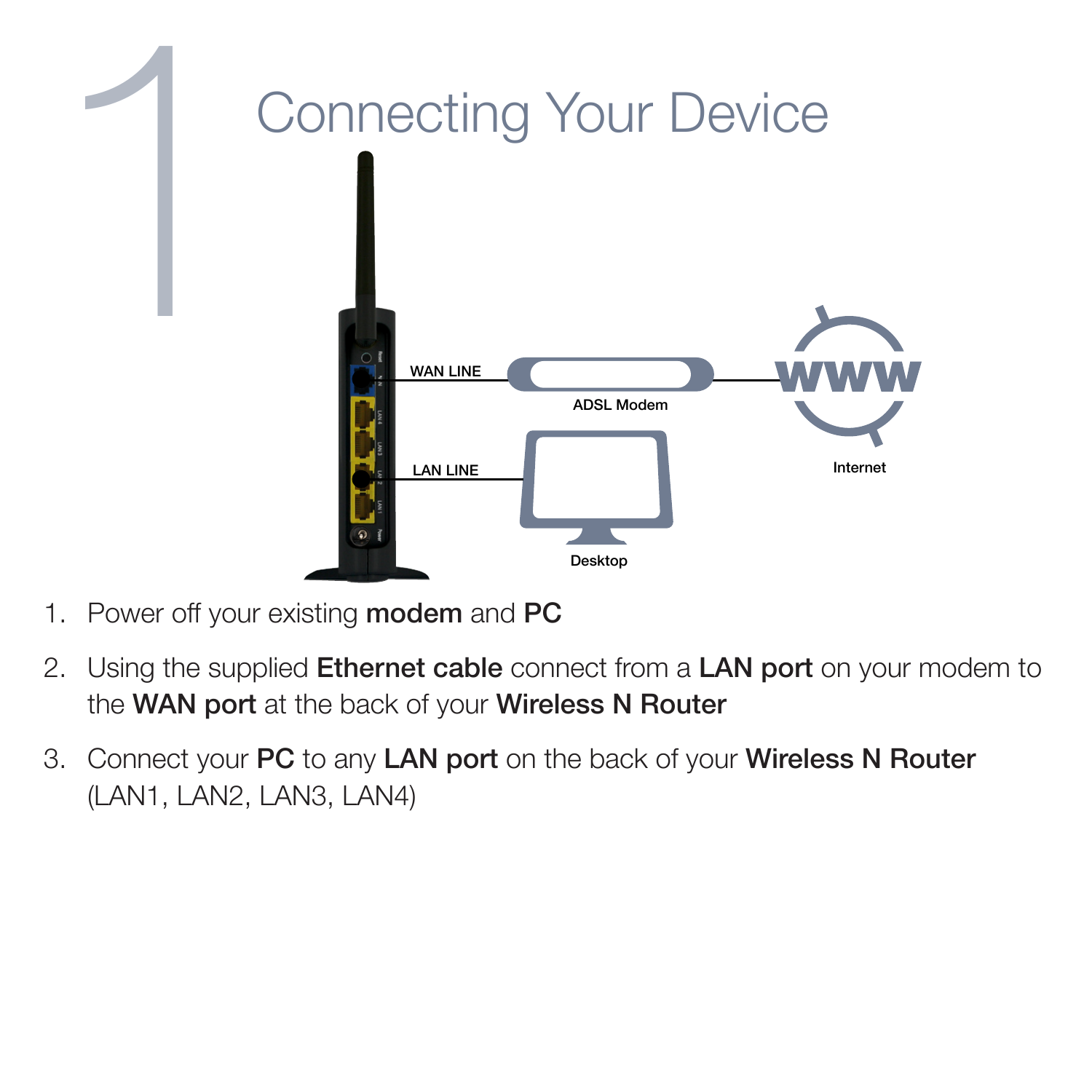

- 4. Connect the supplied power adapter to the Power socket at the back of your Wireless N Router
- 5. Power on the PC, modem and Wireless N Router
- 6. Open a web browser (Internet Explorer, Firefox, Safari) to check your connection.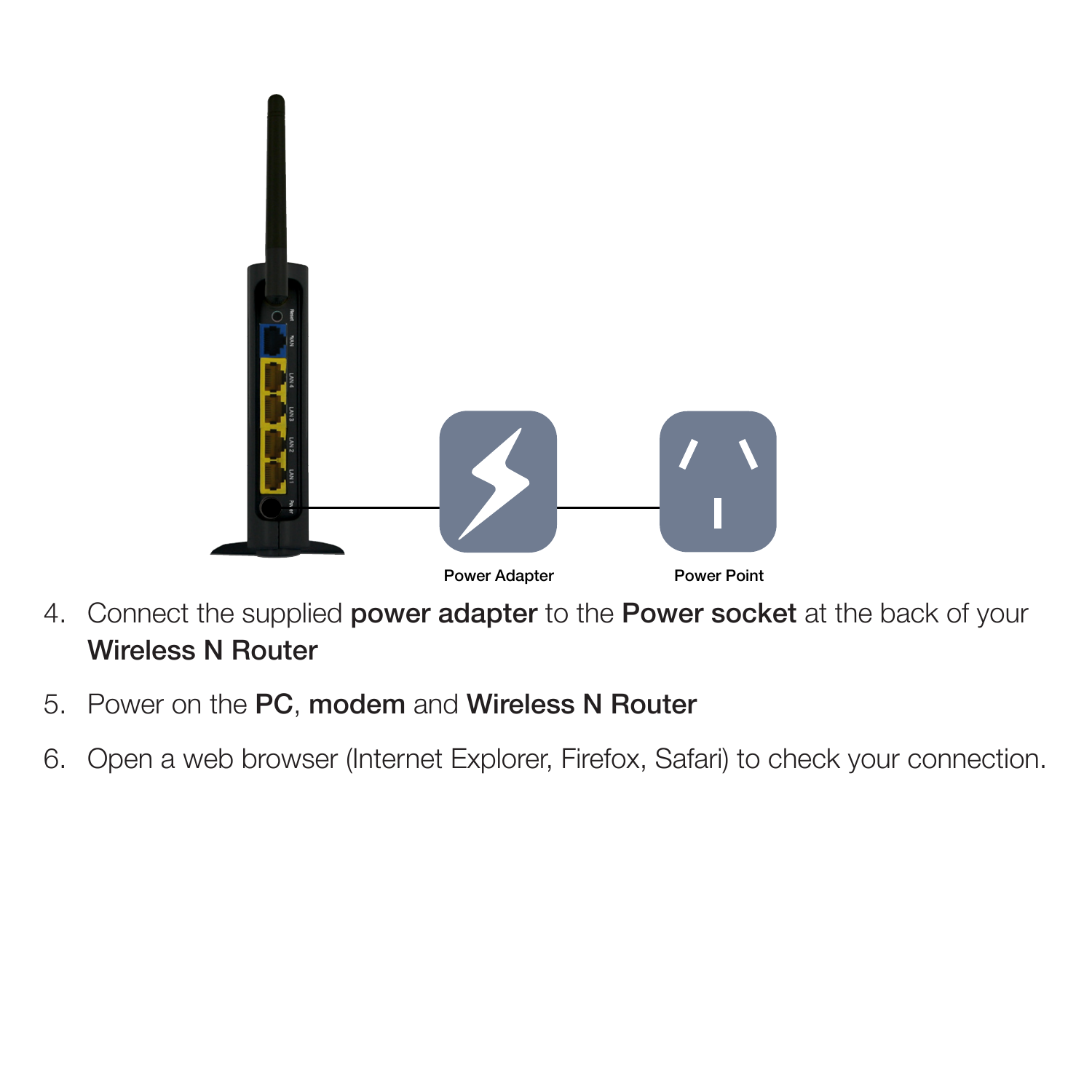

You can connect multiple wireless devices, including laptops, desktops and PDA's to your **Wireless N Router** by following these two basic steps.

- 1. Using your wireless device, scan the wireless networks in your area and select the network called NetComm800nSeries. Then click connect.
- 2. Enter the following default security key: a1b2c3d4e5

Note: To ensure wireless security, we recommend that you change the default settings through the web Interface. For more details, please consult the User Guide.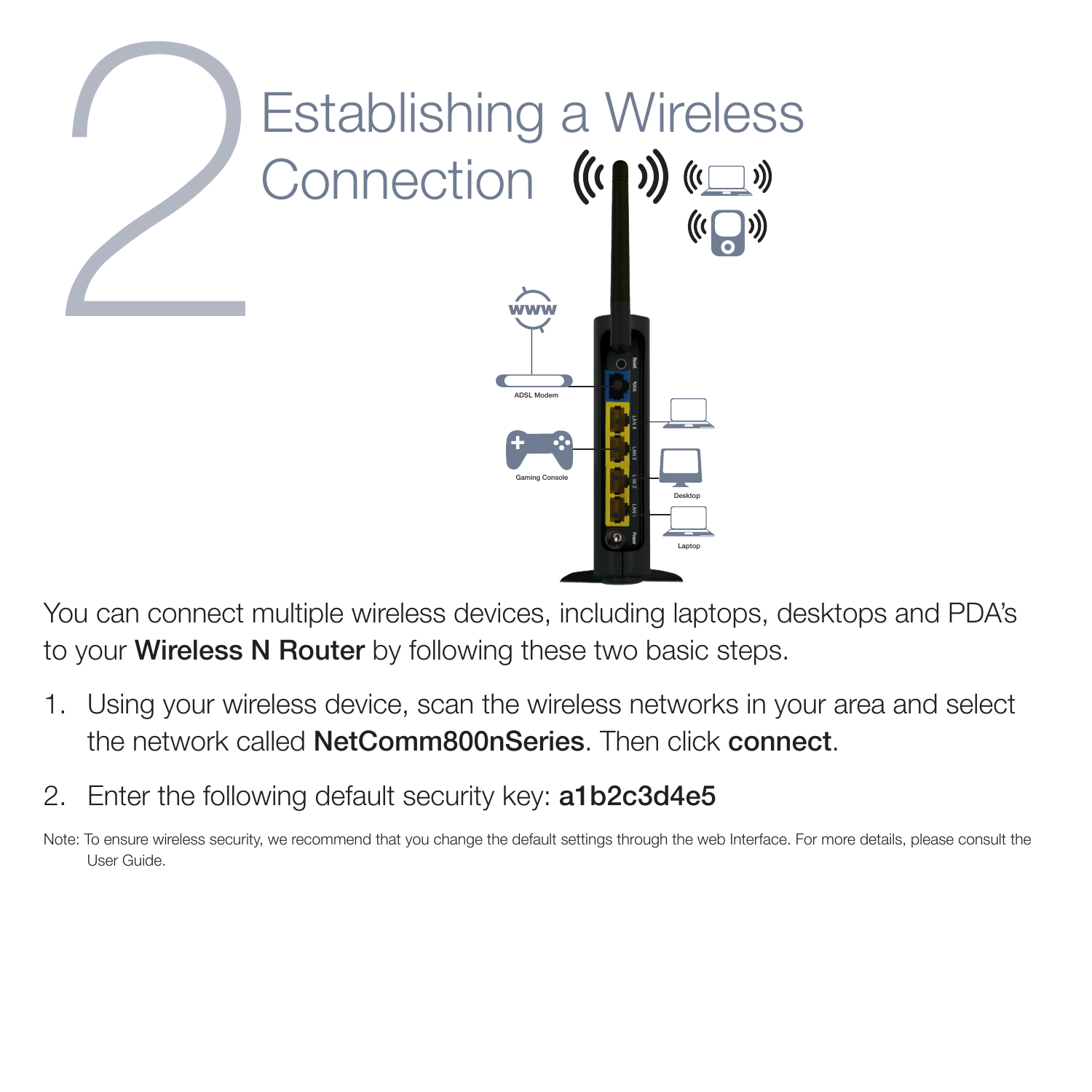

## Cannot establish a wireless connection

- Make sure the wireless switch on your laptop is in the **on** position
- Ensure your device and wireless adapter are using the same wireless security settings

## Cannot connect to the Internet through the router

Make sure that you have connected the supplied Ethernet cable from the LAN port of your modem to the WAN port of your Wireless N Router